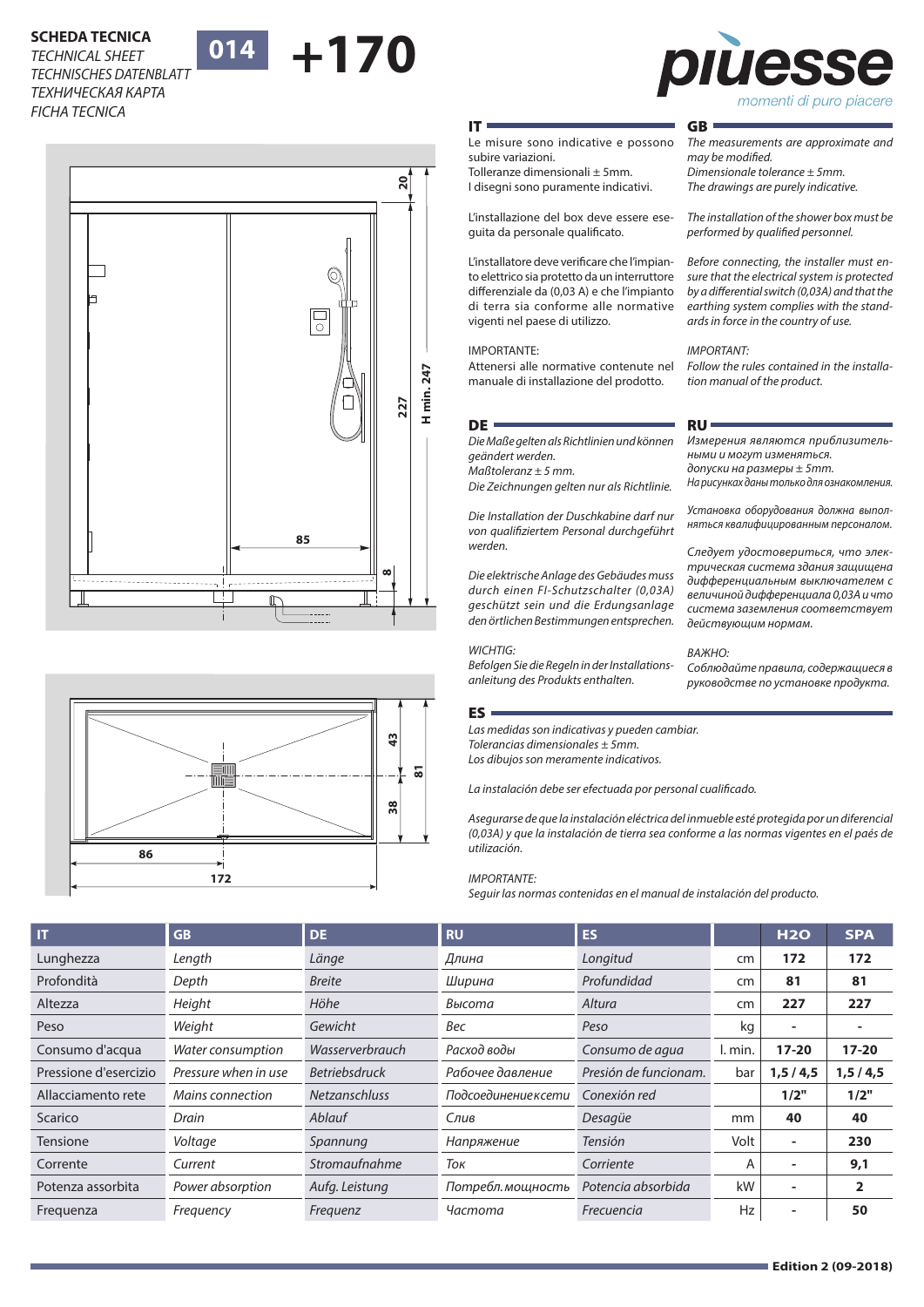## **+170 SCHEDA TECNICA 014** *TECHNICAL SHEET TECHNISCHES DATENBLATT ТЕХНИЧЕСКАЯ КАРТА FICHA TECNICA*

piùess momenti di puro piacere

| <b>Box doccia sinistro</b> |  | $\overline{1}$ | Predisposizione elettrica ed idraulica  |                                                 |  | <b>Box doccia destro</b> |                       |
|----------------------------|--|----------------|-----------------------------------------|-------------------------------------------------|--|--------------------------|-----------------------|
| Left-sided shower box      |  | GB             | Electrical and hydraulic predisposition |                                                 |  | Right-sided shower box   |                       |
| Linke Duschkabine          |  |                | DE                                      | Elektrische und hydraulische Prädisposition     |  |                          | Rechte Duschkabine    |
| Душевые кабины слева       |  |                | <b>RU</b>                               | Предрасположение электрические и гидравлические |  |                          | Душевые кабины справа |
| Cabina de ducha izquierda  |  | ES             | Predisposición eléctrica y hidráulica   |                                                 |  | Cabina de ducha derecha  |                       |
|                            |  |                |                                         |                                                 |  |                          |                       |







### **IT - ATTENZIONE: 10 10**

Le misure sono espresse in cm. **20** Le caratteristiche elettriche sono da considerarsi solo nei modelli **20 A A** con bagno turco (SPA). **B**

### *GB - CAUTION:*

*All measurements shown are in centimetres. The electrical characteristics are to be considered only in models*  **132** *with turkish bath (SPA).* **130 132**

### *DE - ACHTUNG:* **20**

*Abmessungen in cm.* **6** *Die elektrischen Eigenschaften sind nur in Modellen mit türkischem Bad (SPA).*

### *RU - ВНИМАНИЕ:*

*Размеры выражены в см. Электрические характеристики должны быть рассмотрены только на моделях с*  **D D** *турецкой баней (SPA).* **1**<br>21<br>**25 40 25**

# *ES - ATENCIÓN:* **81**

*Las medidas se dan en centímetros.*

*Las características eléctricas de-***20 117 117 20** *ben ser consideradas sólo en los modelos con baño turco (SPA).*





|    | IT - legenda                                                                                                                        | GB - key                                                                                                                                               | <b>DE</b> - Legende                                                                                                                          | <b>RU - Обозначения</b>                                                                                                                          | <b>ES</b> - leyenda                                                                                                                                |
|----|-------------------------------------------------------------------------------------------------------------------------------------|--------------------------------------------------------------------------------------------------------------------------------------------------------|----------------------------------------------------------------------------------------------------------------------------------------------|--------------------------------------------------------------------------------------------------------------------------------------------------|----------------------------------------------------------------------------------------------------------------------------------------------------|
|    | A Uscita acqua calda 1/2"                                                                                                           | <b>A</b> Outlet for 1/2" hot water                                                                                                                     | A Warmwasserausfluss 1/2"                                                                                                                    | А Горячей воды 1/2".                                                                                                                             | Salida agua caliente 1/2"<br>A                                                                                                                     |
| B  | Uscita acqua fredda 1/2"                                                                                                            | <b>B</b> Outlet for 1/2" cold water                                                                                                                    | <b>B</b> Kaltwasserausfluss 1/2"                                                                                                             | В Холодной воды 1/2".                                                                                                                            | Salida agua fría 1/2"<br>В                                                                                                                         |
|    | C (solo per versione "SPA")<br>Area per scatola elettrica:<br>cavo equipotenziale.<br>cavo alimentazione (3x2,5<br>$mm2 - 120 cm$ ) | <b>C</b> (only for "SPA" version)<br>Area for electric connector:<br>equipotential cable.<br>power cable (3x2,5 mm <sup>2</sup> - 120<br>$\epsilon$ m) | <b>C</b> (nur für die Version "SPA")<br>Bereich für elektr. Schaltkasten:<br>Erdungskabel.<br>Stromkabel (3x2,5 mm <sup>2</sup> - 120<br>cm) | (только версия "SPA")<br>C<br>Площадь для электрическая<br>коробка:<br>равнопотенциальногокабеля.<br>питающего кабеля (3х2,5<br>$mm^2 - 120$ cm) | (sólo para la versión "SPA")<br>C<br>Area para caja eléctrica:<br>cable equipotencial.<br>cable alimentación (3x2,5<br>$mm^2 - 120 \, \text{cm}$ ) |
|    | <b>D</b> Area per scarico a pavimento                                                                                               | <b>D</b> Area for floor drain                                                                                                                          | Bereich für Bodenablauf<br>D                                                                                                                 | <b>D</b> Место для напольного слива                                                                                                              | Areaparadesagüeenpavimento<br>D                                                                                                                    |
| Е. | Piletta piatto                                                                                                                      | Shower tray drain outlet                                                                                                                               | <b>E</b> Ablauf Duschtasse                                                                                                                   | Ε<br>Разгрузка                                                                                                                                   | Pileta plato<br>Ε                                                                                                                                  |
|    | <b>F</b> Altezza minima per la zona<br>piastrellata e senza sporgen-<br>ze                                                          | Minimum height of tiled wall<br>(flat and without protuber-<br>ances)                                                                                  | Mindesthöhe für die geka-<br>chelte Zone ohne Überstände                                                                                     | Минимальная высота обли-<br>цовки плитки, без выступов                                                                                           | Altura mínima alicatado y sin<br>partes sobresalientes                                                                                             |
|    | Il produttore si riserva il diritto di<br>apportare modifiche al prodotto<br>in qualsiasi momento senza dare<br>alcun preavviso.    | The manufacturer reserves the right<br>to make changes to the product<br>at any time without giving prior<br>notice.                                   | Der Hersteller behält sich das Recht<br>vor, jederzeit und ohne vorherige<br>Ankündigung, Änderungen am<br>Produkt vorzunehmen.              | Фирма-изготовитель остав-<br>ляет за собой право вносить<br>изменения в изделие без всякого<br>предупреждения.                                   | El constructor se reserva el derecho de<br>aportar modificaciones al producto<br>sin aviso previo.                                                 |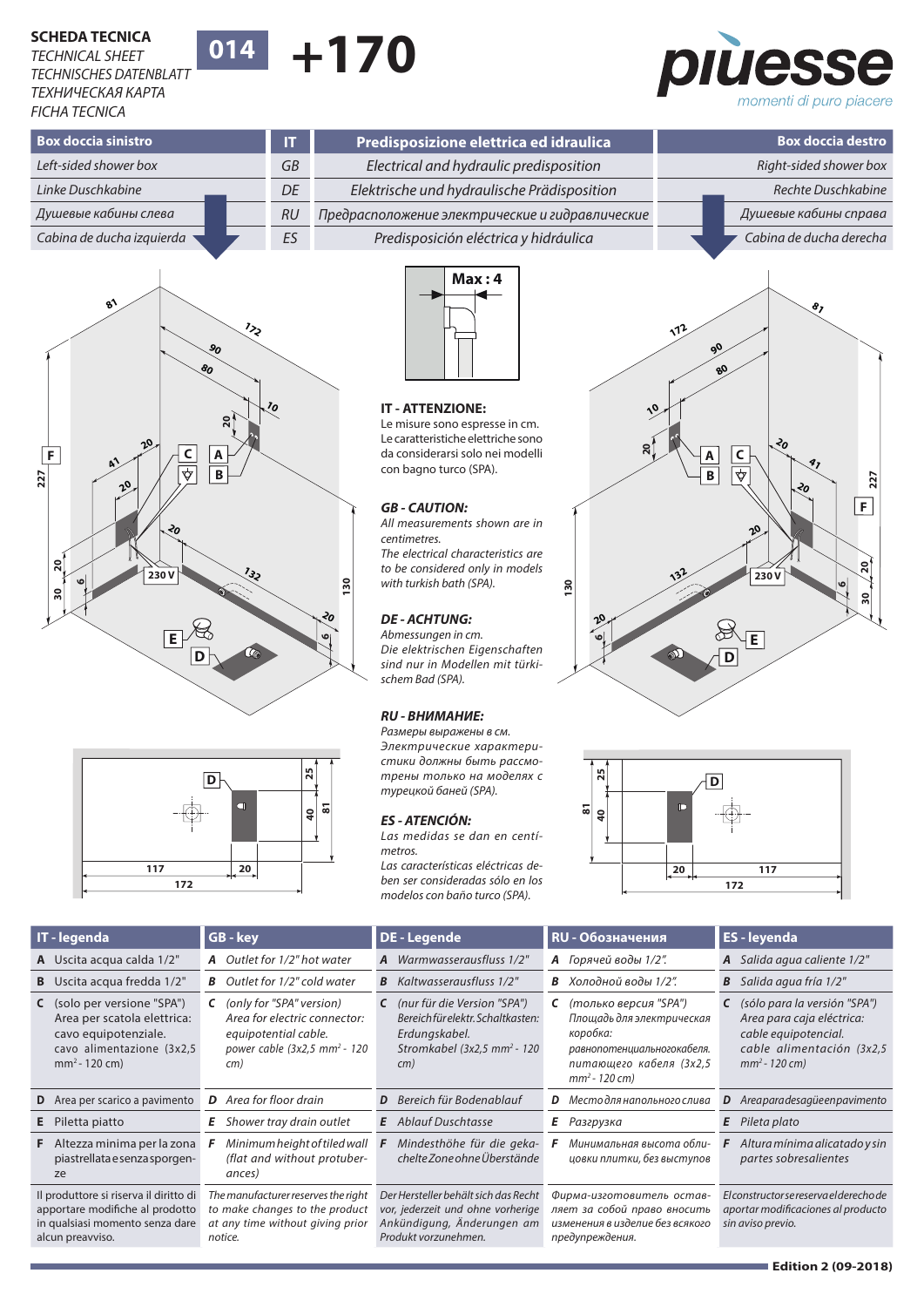# **ECHINICAL SHEET 18 | 015 | PIATTO DA APPOGGIO<br>TECHNISCHES DATENBLATT <b>| 015 | PIATTO DA APPOGGIO** *TECHNICAL SHEET ТЕХНИЧЕСКАЯ КАРТА*

*TECHNISCHES DATENBLATT FICHA TECNICA*







*The measurements are approximate and* 

*The installation of the shower box must be performed by qualified personnel.*

*Before connecting, the installer must ensure that the electrical system is protected by a differential switch (0,03A) and that the earthing system complies with the standards in force in the country of use.*

*Follow the rules contained in the installa-*

*Измерения являются приблизитель-*

*На рисунках даны только для ознакомления. Установка оборудования должна выполняться квалифицированным персоналом. Следует удостовериться, что электрическая система здания защищена дифференциальным выключателем с величиной дифференциала 0,03А и что* 

*tion manual of the product.*

*ными и могут изменяться. допуски на размеры ± 5mm.*

*Dimensionale tolerance ± 5mm. The drawings are purely indicative.*

GB

*may be modified.* 

*IMPORTANT:*

RU

### IT

Le misure sono indicative e possono subire variazioni.

Tolleranze dimensionali ± 5mm. I disegni sono puramente indicativi.

L'installazione del box deve essere eseguita da personale qualificato.

L'installatore deve verificare che l'impianto elettrico sia protetto da un interruttore differenziale da (0,03 A) e che l'impianto di terra sia conforme alle normative vigenti nel paese di utilizzo.

### IMPORTANTE:

Attenersi alle normative contenute nel manuale di installazione del prodotto.

### DE **·**

*Die Maße gelten als Richtlinien und können geändert werden.*

*Maßtoleranz ± 5 mm.*

*Die Zeichnungen gelten nur als Richtlinie.*

*Die Installation der Duschkabine darf nur von qualifiziertem Personal durchgeführt werden.*

*Die elektrische Anlage des Gebäudes muss durch einen FI-Schutzschalter (0,03A) geschützt sein und die Erdungsanlage den örtlichen Bestimmungen entsprechen.* 

### *WICHTIG:*

*Befolgen Sie die Regeln in der Installationsanleitung des Produkts enthalten.*

### ES

*Las medidas son indicativas y pueden cambiar. Tolerancias dimensionales ± 5mm. Los dibujos son meramente indicativos.*

*La instalación debe ser efectuada por personal cualificado.*

*Asegurarse de que la instalación eléctrica del inmueble esté protegida por un diferencial (0,03A) y que la instalación de tierra sea conforme a las normas vigentes en el paés de utilización.* 

### *IMPORTANTE:*

*Seguir las normas contenidas en el manual de instalación del producto.*

| IT                    | <b>GB</b>            | <b>DE</b>            | <b>RU</b>            | <b>ES</b>             |         | <b>H2O</b>     | <b>SPA</b>     |
|-----------------------|----------------------|----------------------|----------------------|-----------------------|---------|----------------|----------------|
| Lunghezza             | Length               | Länge                | Длина                | Longitud              | cm      | 172            | 172            |
| Profondità            | Depth                | <b>Breite</b>        | Ширина               | Profundidad           | cm      | 81             | 81             |
| Altezza               | Height               | Höhe                 | Высота               | Altura                | cm      | 219            | 219            |
| Peso                  | Weight               | Gewicht              | Bec                  | Peso                  | kg      | $\blacksquare$ |                |
| Consumo d'acqua       | Water consumption    | Wasserverbrauch      | Расход воды          | Consumo de agua       | I. min. | $17 - 20$      | $17 - 20$      |
| Pressione d'esercizio | Pressure when in use | <b>Betriebsdruck</b> | Рабочее давление     | Presión de funcionam. | bar     | 1, 5/4, 5      | 1, 5 / 4, 5    |
| Allacciamento rete    | Mains connection     | <b>Netzanschluss</b> | Подсоединение к сети | Conexión red          |         | 1/2"           | 1/2"           |
| Scarico               | Drain                | Ablauf               | Слив                 | Desagüe               | mm      | 40             | 40             |
| Tensione              | Voltage              | Spannung             | Напряжение           | <b>Tensión</b>        | Volt    | ٠              | 230            |
| Corrente              | Current              | Stromaufnahme        | Ток                  | Corriente             | A       | ۰              | 9,1            |
| Potenza assorbita     | Power absorption     | Aufg. Leistung       | Потребл. мощность    | Potencia absorbida    | kW      | ۰              | $\overline{2}$ |
| Freguenza             | Frequency            | Frequenz             | Частота              | Frecuencia            | Hz      | ۰              | 50             |

### *система заземления соответствует действующим нормам.*

### *ВАЖНО:*

*Соблюдайте правила, содержащиеся в руководстве по установке продукта.*